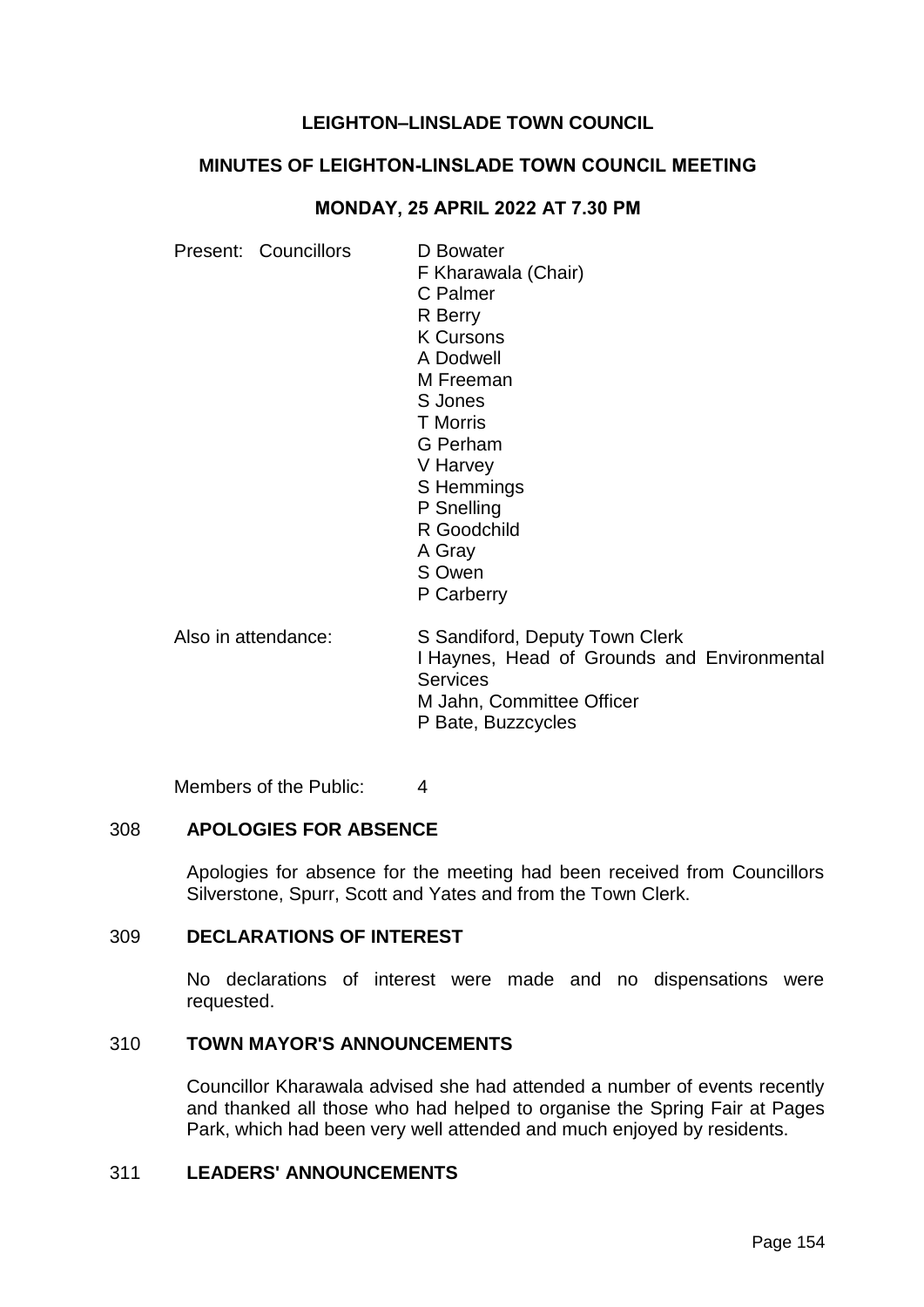Councillor S Jones, Leader of the Conservative group, advised that it was good to see the installation of the inclusive adventure play area at Parson's Close Recreation Ground coming on apace and looked forward to its completion.

Councillor R Goodchild, Leader of the Liberal Democrat group, expressed the wish for dual hatted councillors to lobby at Central Bedfordshire Council for improved bus services in Linslade and for a share of the Government's UK Shared Prosperity Fund to come to Leighton-Linslade as the largest town in the administrative area.

Councillor P Carberry spoke on behalf of the Labour Group highlighting the upcoming Jubilee Celebrations and urged all councillors to take part in this historical event.

## 312 **QUESTIONS FROM THE PUBLIC**

A member of the public asked what town councillors were doing to convince the local authority and Clinical Commissioning Group to provide appropriate healthcare for the town's growing population. It was agreed to provide a written response after the meeting.

A councillor asked a question as a member of the public regarding what steps the Leader of the Council was taking to improve liaison between officers and councillors of the Town Council and Central Bedfordshire Council.

A councillor asked a question as a member of the public regarding why the Leader of the Council was not lobbying more actively for a health hub to be located on land south of the High Street.

#### 313 **MINUTES OF PREVIOUS MEETING**

Council received the draft minutes of the Council meetings held on 31 January 20922 and 4 April 29022.

It was requested and agreed that the Motions considered at Council on 4 April 2022 should be included in the minutes even if not resolved, as this was easier than having to cross reference with the agenda.

Councillor Carberry noted the social media comment regarding the meeting on 4 April 2022 and that the lack of appreciation that town councillors were unpaid volunteers could be considered offensive.

Councillor Owen expressed the view that the length of the meeting on 4 April 2022 and the minutes thereof testified to the importance and value of the discussion. He estimated that the cost to residents of not having a health hub within the parish, necessitating travel to hospitals at some distance, was in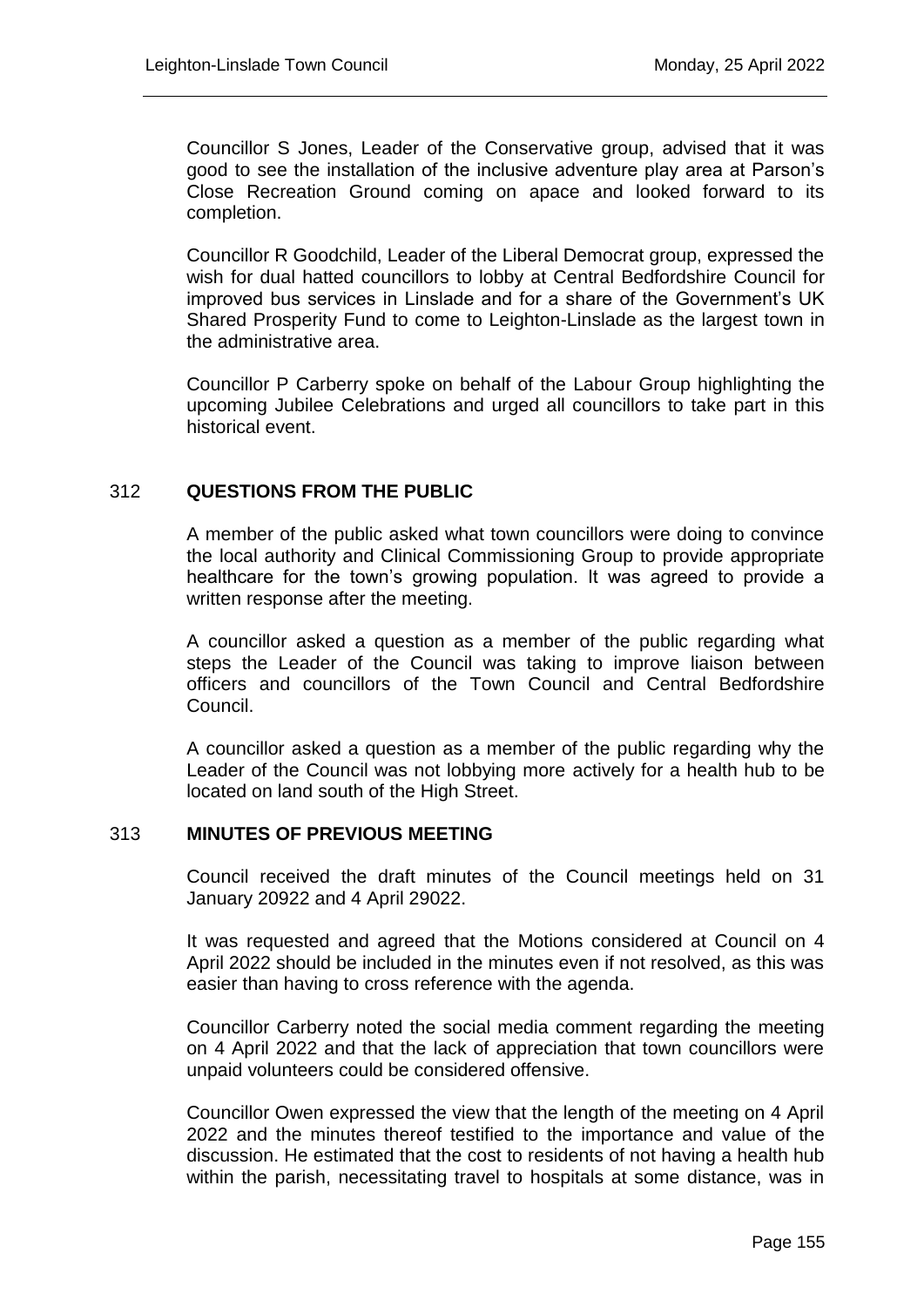the region of £150,000.

Minute reference 291 (Boundary review): there was no update from Central Bedfordshire Council as yet following the recent consultation on the parish boundary but it was understood that the next Central Bedfordshire General Purposes Committee meeting would take place on 16 June.

Minute reference 307 (Ukraine): it was noted that work had been started and it was known that refugees from Ukraine were coming to the town.

Minute reference 301 (Policing): Councillor R Goodchild spoke to withdraw the Liberal Democrat group's mutual work with the Conservative group on this matter. The Liberal Democrat group would continue to lobby on this subject.

Minute reference 302 (Health hub): it was reported that Central Bedfordshire Council was commissioning another consultant's report on potential uses of land south of the High Street.

**RESOLVED that the minutes of the Council meetings held on 31 January 2022 and 4 April 2022 (subject to an update to include all proposed Motions) be approved as a correct record and were signed accordingly.** 

## 314 **BUZZCYCLES STRATEGY**

By invitation, Peter Bate of Buzzcycles attended the meeting to present the draft Buzzcycles strategy "Cycling: Everyone's First Choice". Endorsement of the strategy had been recommended to Council by the Ouzel Valley Park Steering Group at its meeting on 2 March 2022. The strategy included vision, rationale, objectives and outputs in respect of cycling.

Following the presentation, a number of points were made including the need for maintenance of roads and cycle paths, the necessity of reducing carbon emissions and the question of funding for cycling initiatives and infrastructure. It was anticipated that some funding would be available from the Department of Transport following the publication of the Government's Gear Change strategy but that the local authority would be responsible for highways maintenance.

#### **RESOLVED:**

- **(a) To endorse the Leighton Buzzcycles strategy Cycling: Everyone's First Choice and to ask Buzzcycles to bring forward specific proposals for schemes the Town Council could assist with to the Ouzel Valley Park steering group and from there to the Planning and Transport Committee.**
- **(b) To welcome the development by Central Bedfordshire Council of a Walking & Cycling Infrastructure Plan and to look forward to further**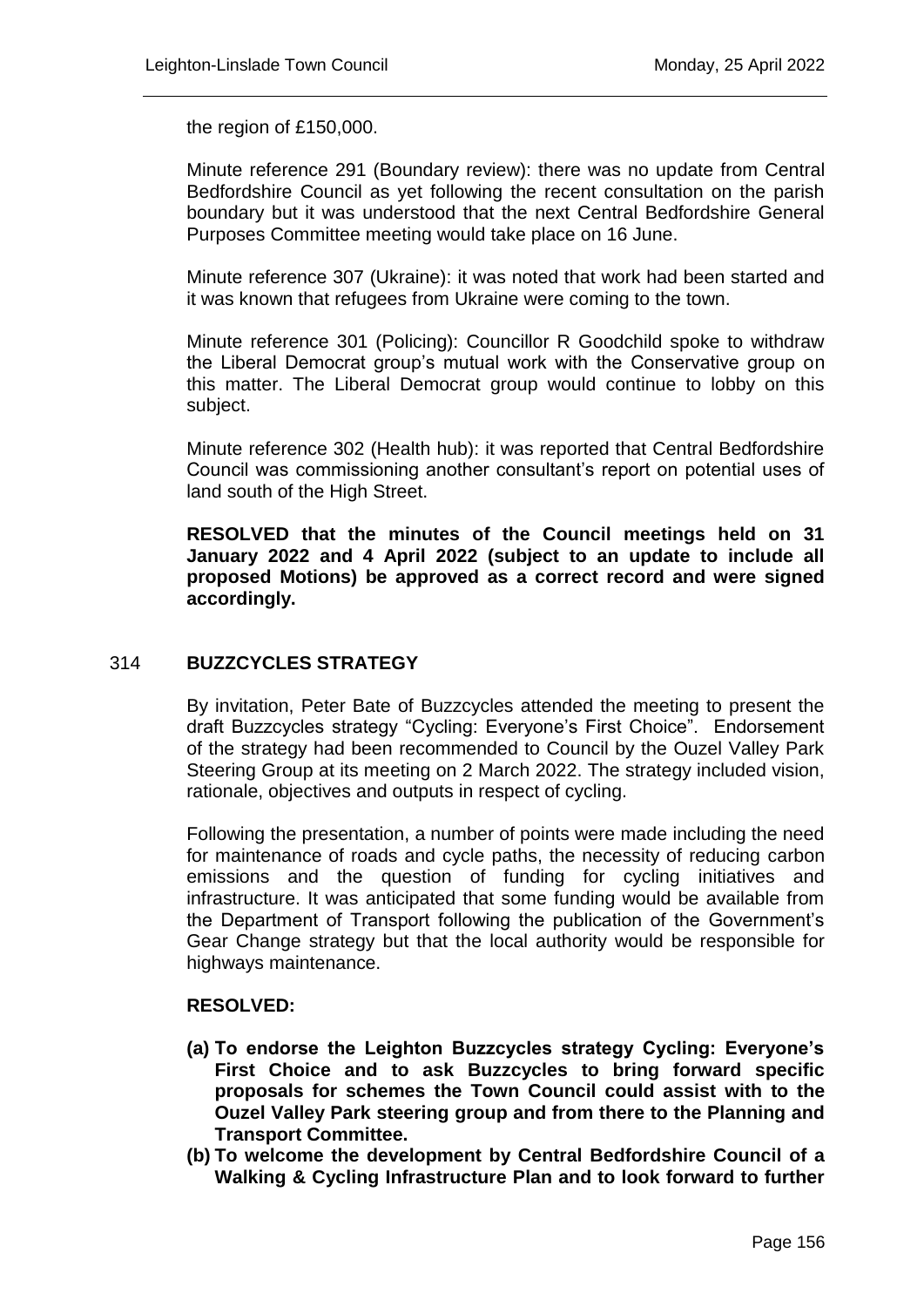## **consultation on this document.**

**(c) To press Central Bedfordshire Council for a follow-up discussion to the informal S106 councillor workshop held in September 2020 in which Central Bedfordshire officers stated a willingness to talk to the Town Council about the potential "re-destinating" of "unallocated" S106 monies.** 

# 315 **CEMETERY SERVICE EQUIPMENT PURCHASE**

Council received a report to consider the purchase of larger sets of grave shoring equipment to allow for greater flexibility in expanding the size of graves which could be excavated.

### **RESOLVED:**

- **(a) To note the report**
- **(b) To endorse the purchase of the equipment required using the Cemetery Earmarked Reserve 9007/950 with available funds of £36,920.00.**

### 316 **COMMUNITY SAFETY AND OPERATION DODFORD**

Council considered two recommendations from the Community Safety Sub Committee held on 6 April 2022. On being put to the vote, the recommendations were both agreed unanimously.

On discussion about the potential use of the earmarked reserve, it was noted that the Community Safety Sub Committee had received a legal topic note on the powers and duties of parish councils in relation to crime in their area and guidance on approaches and systems which could be supported within this legal framework.

## **RESOLVED:**

- **(a) That the underspend from the Community Safety revenue budget 4401/410 for 2021-22 be transferred to the Community Safety earmarked reserve 9042/920 as part of the year end accounting process.**
- **(b) To approve the Operation Dodford section 92 grant agreement for 1 April 2022 – 31 March 2023, noting the reduction in maximum expenditure from £40,000 to £30,000.**

### 317 **COMMITTEE MINUTES**

(i) Council received the draft and approved minutes of the Committee meetings held between 1 February and 11 April 2022.

## **RESOLVED to receive the minutes of the following meetings:**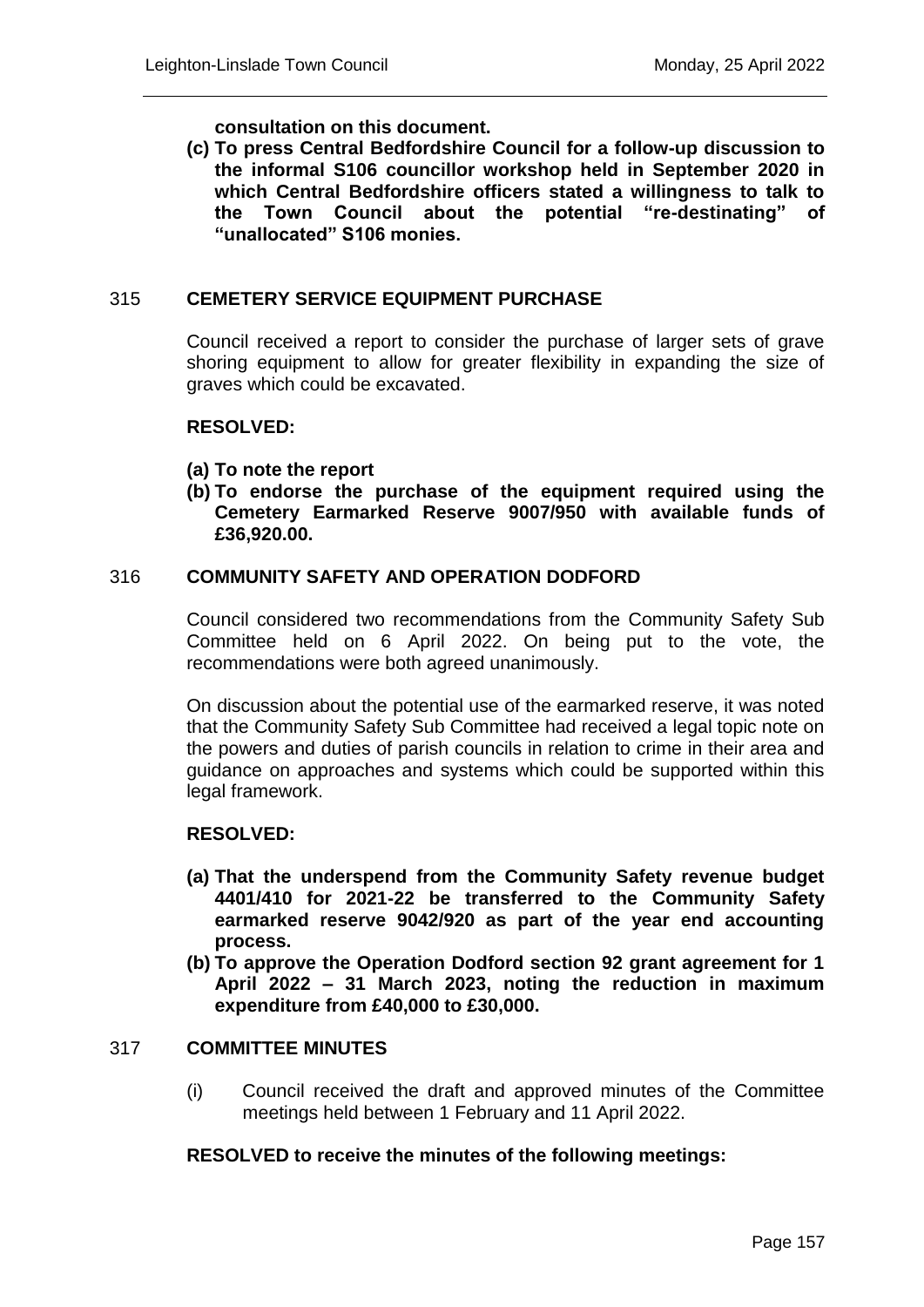- (a) **Partnership Committee 10 February 2022**
- (b) **Planning & Transport Committee 16 February 2022**
- (c) **Policy & Finance Committee 28 February 2022**
- (d) **Grounds & Environmental Committee 7 March 2022**
- (e) **Planning & Transport Committee 9 March 2022**
- (f) **Cultural & Economic Committee 14 March 2022**
- (g) **Planning & Transport Committee 30 March 2022**
- (h) **Policy & Finance Committee 11 April 2022**
- (ii) Council gave consideration to the recommendations contained in committee minutes which had not already been dealt with as specified below.

**RESOLVED to approve the updated Press and Media Protocol.**

#### **RESOLVED:**

- **(a) To approve a proposed minor amendment to section 1.5 of the Protocol for Leader of the Council**
- **(b) To approve the revised Councillor/Officer Protocol.**

**RESOLVED to re-adopt the Town Council's Investment Strategy.**

**RESOLVED to endorse that remaining unused funds from budget lines 104/4014 (projects) and 104/4300 (equipment) be carried forward into earmarked reserve 970/9020 – TACTIC.**

**RESOLVED to carry forward unspent funds Buzzard Trails (101/4509), into earmarked reserves 970//9018 and to create a single earmarked reserves budget line for Buzzard Trails to ensure adequate funds are available for the upkeep of the trail assets and to carry forward any unspent funds from Christmas Lights (101/4412) into earmarked reserves 970/9044 to ensure adequate funds are available for infrastructure and ongoing delivery of the scheme.**

**RESOLVED to carry forward into unspent funds from Community Access Defibrillator (101/4554) into earmarked reserves 970/9022.**

**RESOLVED to endorse the Health and Safety Policy following its annual review**.

**RESOLVED to approve that changes be made to appropriate documents including the Terms of Reference for standing committees and the Scheme of Delegation, to reflect authority to approve expenditure from earmarked reserves appropriate to that committee's responsibilities, for activities and projects for which there was specific Council/committee resolution, subject to any legal restrictions.**

(iii) Councillor questions or comments on committee minutes were invited.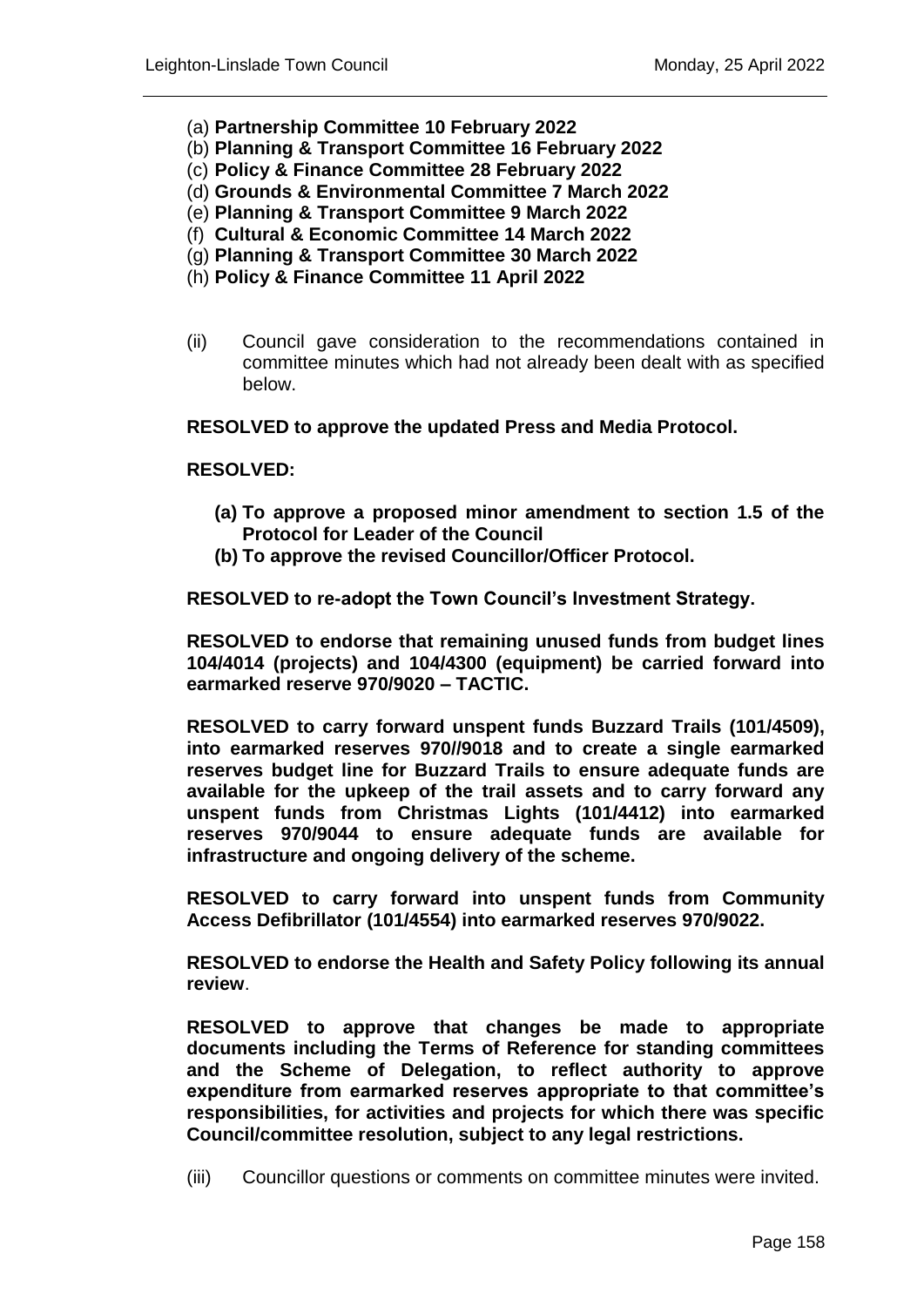Policy & Finance Committee meeting of 11 April 2022, minute reference 333/PF (Minutes of Health Services Task and Finish Group meeting held 4 March 2022): three councillors spoke in respect of health services.

Councillor Snelling advised he had asked a question on the health hub at Central Bedfordshire's Council meeting last week and was likely to put forward a Motion to its next meeting in respect of S106 developer contributions for healthcare. It was understood that the next update to the Central Bedfordshire Health and Wellbeing Board would be in July.

Councillor Owen advised that he had new information in respect of local GP practice capacity and S106 developer contributions for healthcare and would likely submit a Motion to the next Council meeting unless a rapid meeting of the Health Services Task and Finish Group could be convened in the meantime.

Councillor Harvey spoke of the current crisis relating to loneliness and mental health and the need for a centrally located health hub, for which she was lobbying at Central Bedfordshire Council.

## 318 **FIVE YEAR PLAN AND OBJECTIVES**

Council received and considered recommendations from standing committees in respect of the Five-Year Plan and Objectives, following a review process agreed by Council last November. On being put to the vote, it was agreed to endorse the recommendations for amendments as proposed by the standing committees (10 in favour, 6 against and 1 abstention).

**RESOLVED to endorse the amendments to the current Five Year Plan and Objectives as recommended by the Policy & Finance Committee on 11 April 2022.**

#### 319 **NEIGHBOURHOOD PLAN**

Councillor Goodchild introduced a Motion, seconded by Councillor Owen, regarding the development of a Neighbourhood Plan: *That the Council resolves to develop a Neighbourhood Plan and to convene an extraordinary Council meeting to review the effect on officers' workloads and priorities and to agree a group to progress the plan.* 

Councillor Goodchild referenced the presentation by a consultant on neighbourhood plans in September 2021 and that these were powerful tools for local communities. The national picture was that town centres were likely to change over the next decade and the land south side of the High Street was an important factor, reflected by the town council having set up the South Side working party to pro-actively look at options for the site. It was felt that the costs of developing a plan could be managed.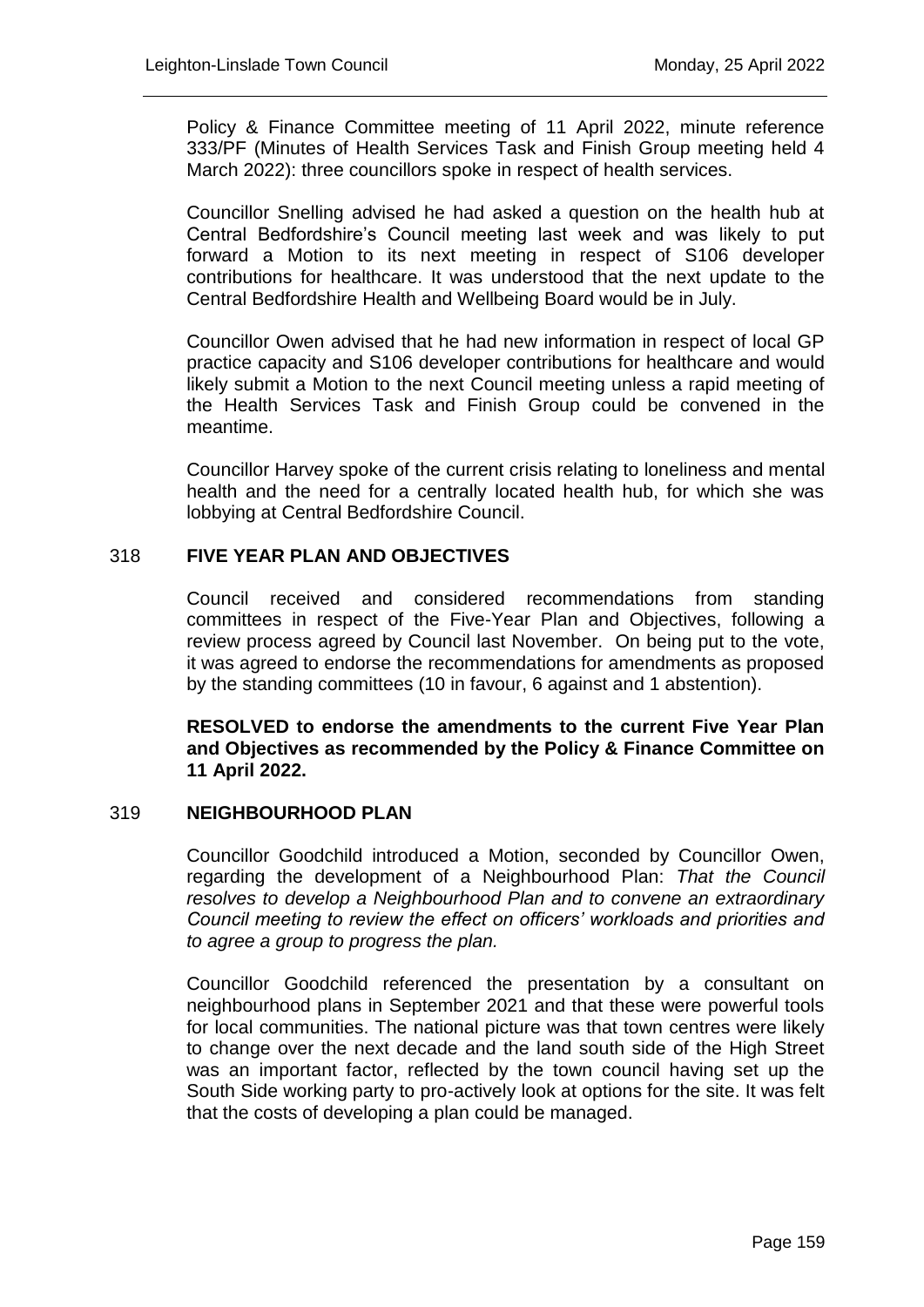Councillors Goodchild and Owen expressed frustrations with the current S106 developer contributions process, which seemed to lack the involvement of the town council or the community and which was failing to deliver the facilities and infrastructure it was felt were needed for the town. It was felt that a Neighbourhood Plan seemed the best solution to improve this.

Councillor Harvey suggested that further to the presentation made by consultant Neil Homer in September 2021, Neighbourhood Plan grant funding could potentially be used for evidence gathering and community engagement, even if the process did not lead to development of an actual Neighbourhood Plan.

No further discussion took place. On being put to the vote, the motion was not carried (6 in favour, 11 against).

### **RESOLVED that the Motion not be carried.**

### 320 **FUEL POVERTY**

Councillor Owen introduced a motion in respect of fuel poverty: *that the Town Clerk be asked urgently to investigate and report back what role, if any, this Council might take in helping to combat fuel poverty in Leighton-Linslade.*

A number of councillors expressed concern for the impact of this matter on residents and agreed that it should be explored whether there was any role for the town council in signposting people to information or co-ordinating assistance. In recognition of pressure on officers' time it was agreed that councillors should lead this investigation on an informal basis and to seek information from the local authority and local community organisations such as Citizens Advice.

**RESOLVED that several town councillors be asked urgently to investigate and report back what role, if any, this Council might take in helping to combat fuel poverty in Leighton-Linslade.**

#### 321 **EXTRAORDINARY COUNCIL MEETING HELD 4 APRIL 2022**

Councillor S Owen introduced a Motion, seconded by Councillor Goodchild, in respect of the recent extraordinary meeting of Council: *That this Council welcomes the outcomes on six important matters from the 4 April Council meeting i.e. the decisions regarding:*

- *Delivery of the Police Crime Commissioner's promise urgently to deliver a Policing Contact Hub in the centre of town*
- *Pressing the Central Bedfordshire Council Portfolio Holder (again) to engage with the Town Council regarding the future usage of the High Street*
- *Pressing Central Bedfordshire Council to share their "Schools for the Future" plan with Leighton-Linslade parents and the wider community*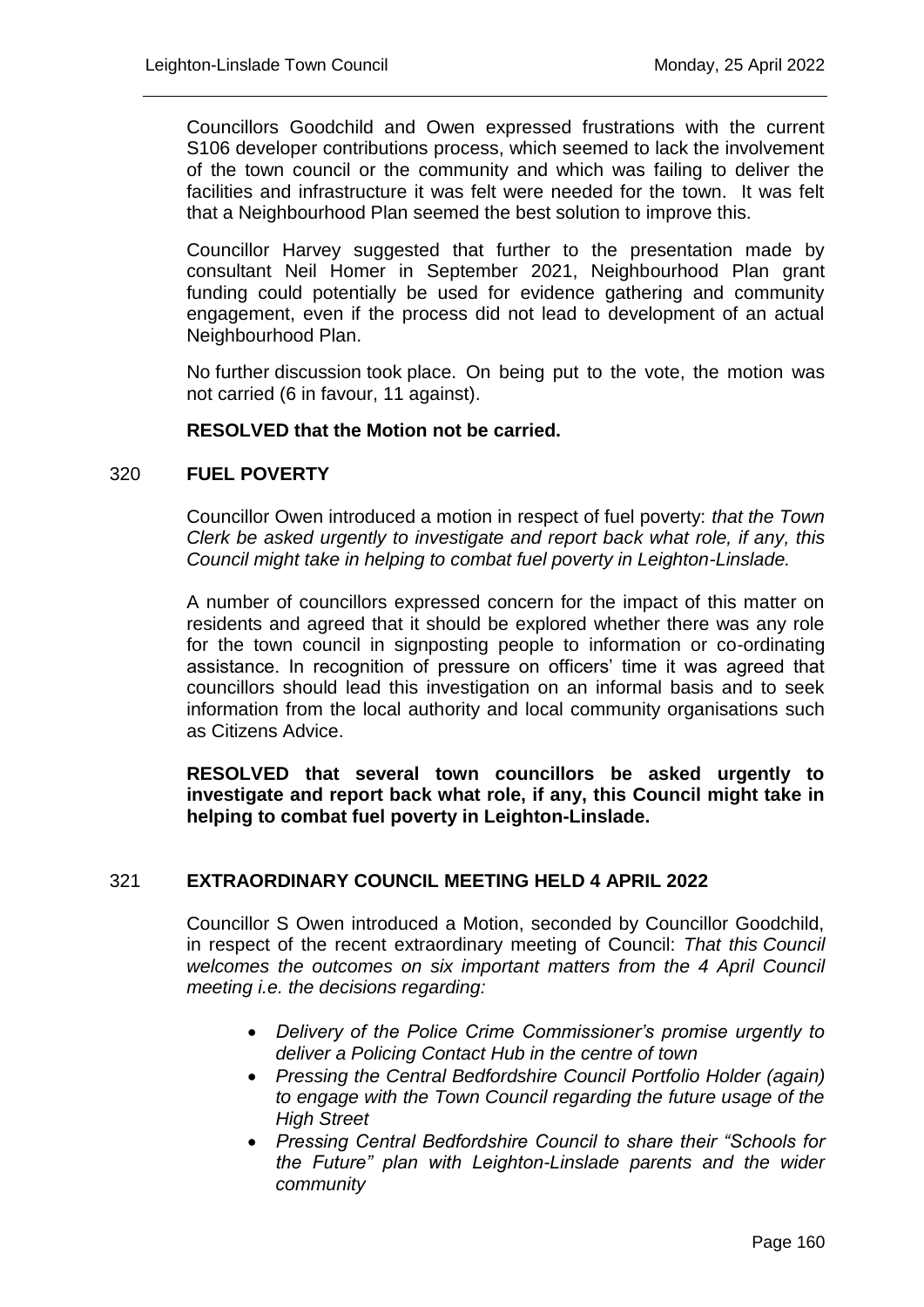- *Resolving to receive suggestions from the Town Clerk regarding means of regular consultation about local bus services*
- *Pressing Central Bedfordshire Council for updates on the current A505 Southern Bypass safety review*
- *Resolving to investigate its possible role supporting refugees from the Ukraine conflict*

*and asks the Town Clerk to make these standing items for report in the weekly councillors' newsletter.* 

An amendment was proposed by Councillor S Jones and seconded by Councillor C Palmer to the introductory wording of the Motion and to the outcome, suggesting instead that reports be made back to committees so the information was in the public domain. On being put to the vote, the amendment was carried (9 in favour, 7 against, 1 abstention).

## **RESOLVED to suspend Standing Order 3(x) for a maximum of 10 minutes.**

A further amendment to the Motion was then proposed by Councillor Harvey, that consideration be given to holding additional committee meetings to cover these items due to insufficient time at present. On being put to the vote, this amendment was not carried (1 in favour, 14 against, 2 abstentions).

The substantive motion as amended was then put to the vote and carried (10 in favour, 6 against, 1 abstention).

## **RESOLVED:**

**While unconvinced of the need for the calling of an Extraordinary Council Meeting and of the justification to incur the expense and additional Officer time associated with it, in view of the availability of normal Committee Meetings and processes to have achieved the same objectives in a timely and efficient manner, this Council welcomes the outcomes on six important matters from the 4 April Council meeting i.e. the decisions regarding:** 

- *Delivery of the Police Crime Commissioner's promise urgently to deliver a Policing Contact Hub in the centre of town*
- *Pressing the Central Bedfordshire Council Portfolio Holder (again) to engage with the Town Council regarding the future usage of the High Street*
- *Pressing Central Bedfordshire Council to share their "Schools for the Future" plan with Leighton-Linslade parents and the wider community*
- *Resolving to receive suggestions from the Town Clerk regarding means of regular consultation about local bus services*